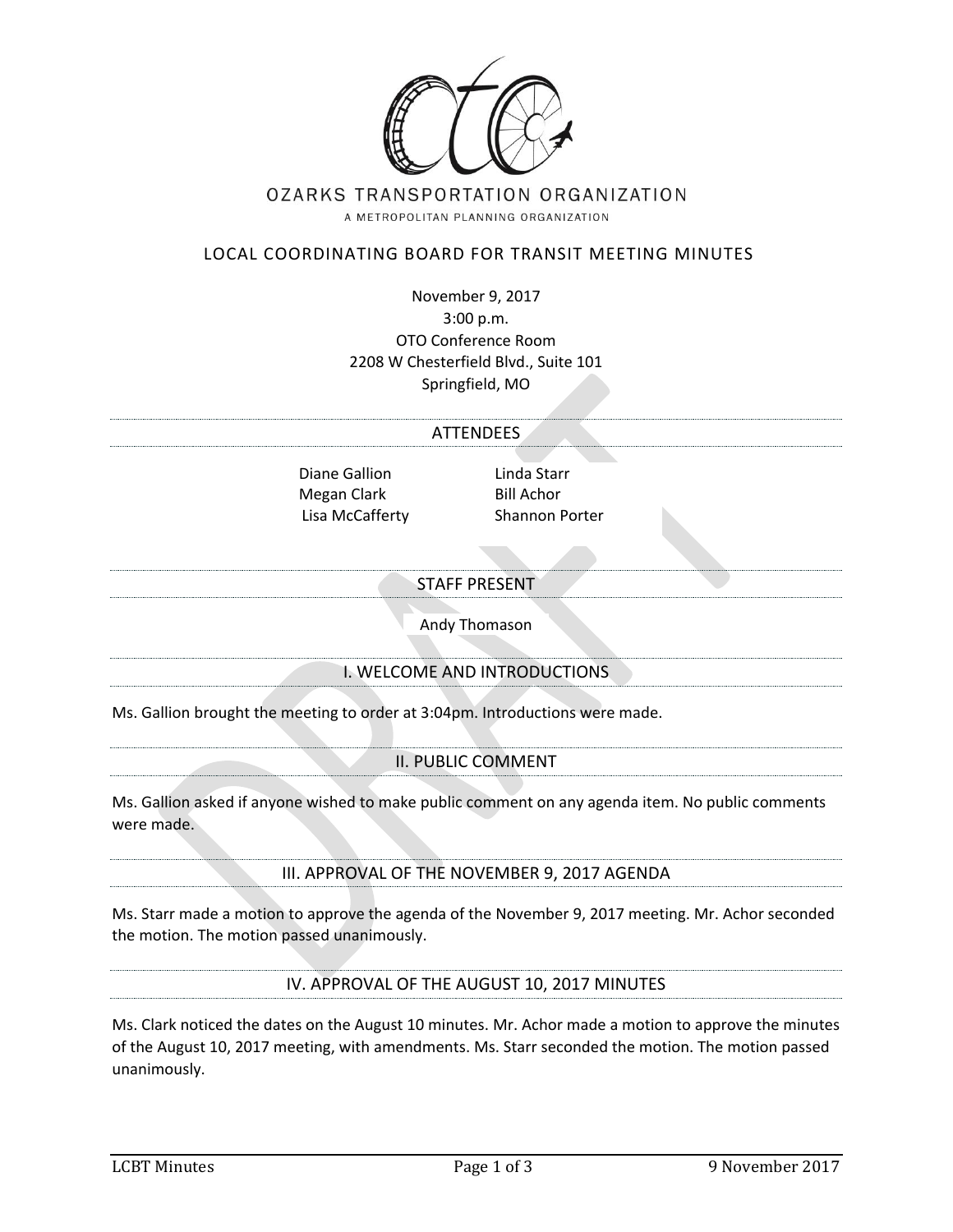#### **a) Vehicle Purchases**

Mr. Thomason reported he had not spoken with Ms. Evers regarding vehicle purchases. He did report that Congress had not yet appropriated FY 18 funds, so vehicles funded with these funds are still delayed. Mr. Achor reported he had exchanged many emails with Ms. Evers regarding Ozark Senior Center's vehicle. He believed they were to the point of an order being placed by MoDOT.

| <b>VI. NEW BUSINESS</b> |  |
|-------------------------|--|

#### **a) Ozark Area Transit Providers Brochure**

Mr. Thomason reported the transit providers brochures had been printed. Since there were several new members present, Mr. Thomason tried to provide some background on the brochures. He also told new members that if they saw errors or if they knew of new providers to please let him know. They would be included in the next printing.

#### **b) Program Management Plan**

Mr. Thomason again began by giving context to the new members. He explained the grant program, its history, the development of the Transit Coordination Plan, and how these changes had led to the updating of the Program Management Plan. He also tried to explain the MOU between OTO, CU, and MoDOT that governed the area's program. He then moved on to explaining the changes that he had made. See meeting materials included in agenda packet. Mr. Thomason also discussed the length of the application period. He wanted to know if 15 or 30 days was better. Everyone agreed that 30 days was best. Once he was completed outlining changes, he explained the type of actions the LCBT could take. If the committee felt the explained changes, and the broader plan content, seemed to make sense and seem reasonable, they could vote to recommend approval to the TCP and BOD. If the committee felt minor corrections were needed, those could be discussed today and a vote for recommendation could still take place today. Finally, the committee could delay a vote to the next meeting if major issues were identified.

Ms. Gallion made a motion to recommend approval of the PMP, with edits presented and discussed, to the TPC and BOD. Ms. Starr seconded the motion. The motion passed unanimously.

## **c) Section 5310 Application**

Mr. Thomason moved the conversation on to a discussion of the 5310-application. He wanted to take the opportunity to update the application with the new criteria included in the PMP and prepare for another call for projects. He outlined changes made to the application, and found he had missed updating a list of appendices early in the application. Ms. Clark also found a couple issues with dates on the application. Members of the LCBT felt the changes made sense and corresponded appropriately with the new PMP. No official action was needed on this item.

## **d) Future Call for Projects/ 2018 Meeting Schedule.**

Mr. Thomason reported Ms. Fields has requested a new call for projects in the Spring of 2018. Mr. Thomason said he had developed a proposed timeline that began in January 2018. Ms. Gallion had